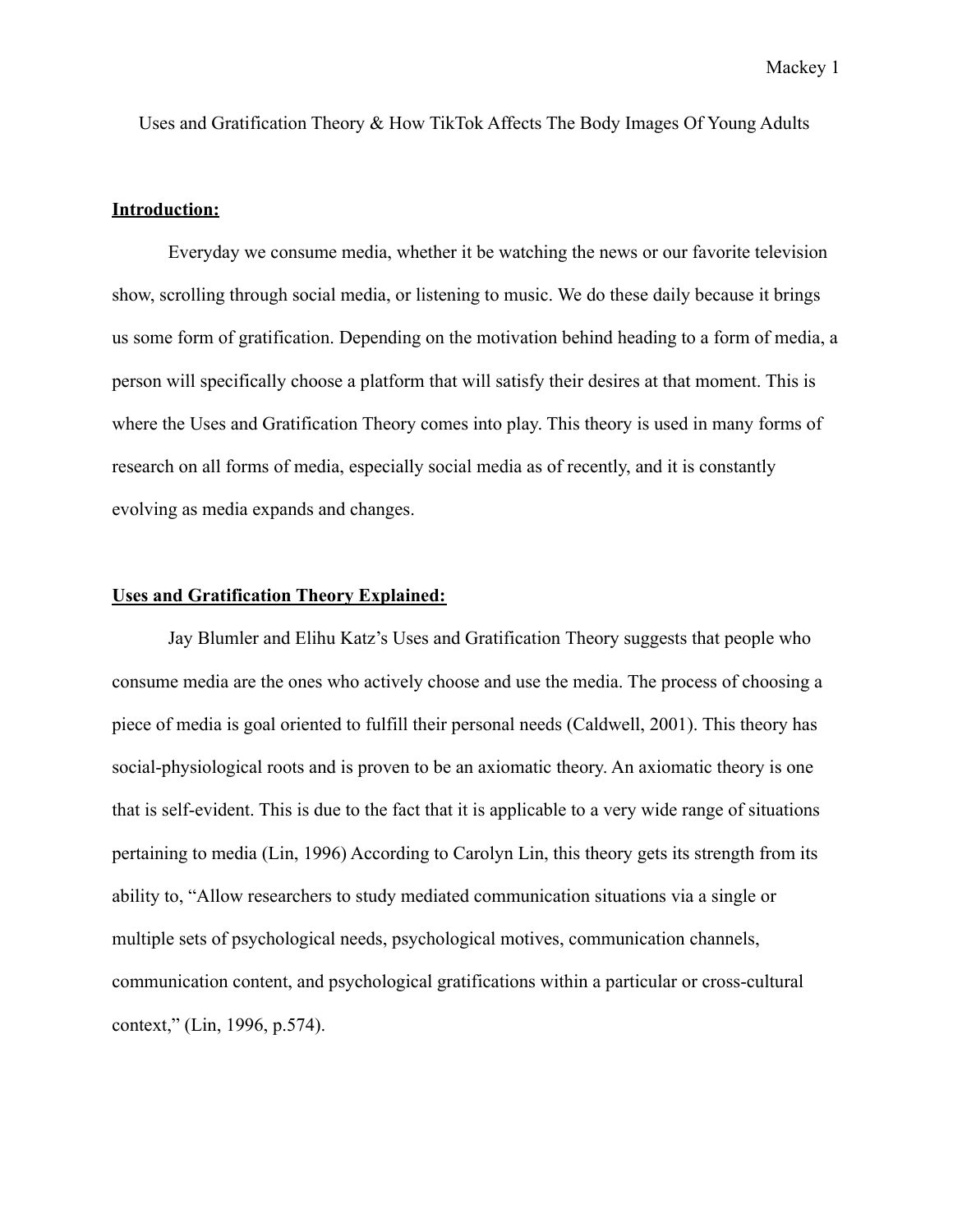The Uses and Gratification Theory relies on two principles: 1. Consumers of media are active in their choice of media being consumed and 2. They know why they choose the media they choose to consume (Potter, 2012). The first principle is where "uses" comes from and the second principle is where "gratification" comes from in the name "Uses and Gratification Theory." Looking at this theory from this perspective of principles, it can be said that usage of media is not a passive action, but an action with purpose and motivation. When a person knows what exactly their purpose and motivation are when using media, they are able to choose what kind they use in order to satisfy their needs (Potter, 2012).

There are five basic assumptions that encompass the Uses and Gratification Theory. 1. The audience is conceived as active. 2. In the mass communication process much initiative in linking need and gratification and media choice lies with the audience member. 3. The media competes with other sources of need satisfaction. 4. Many of the goals that media uses can be derived from data supplied by the individual audience members themselves. 5. Value judgements about cultural significance of mass communication should be suspended while the audience operations are explored on their own terms (Malloli, 2020).

People utilize media to meet certain needs including cognitive, affective, social integrative and tension release needs. Cognitive needs are intellectual needs where people use media to gain knowledge and find information. Affective needs are emotional needs; therefore, people will go to the media to satisfy any kind of feelings, pleasures or emotions they are seeking. Social Integrative needs are interactive needs with family, friends and society. Social media networks are where people go to satisfy this need. Lastly, tension release needs are the needs of escaping and disconnecting from others (Malloli, 2020).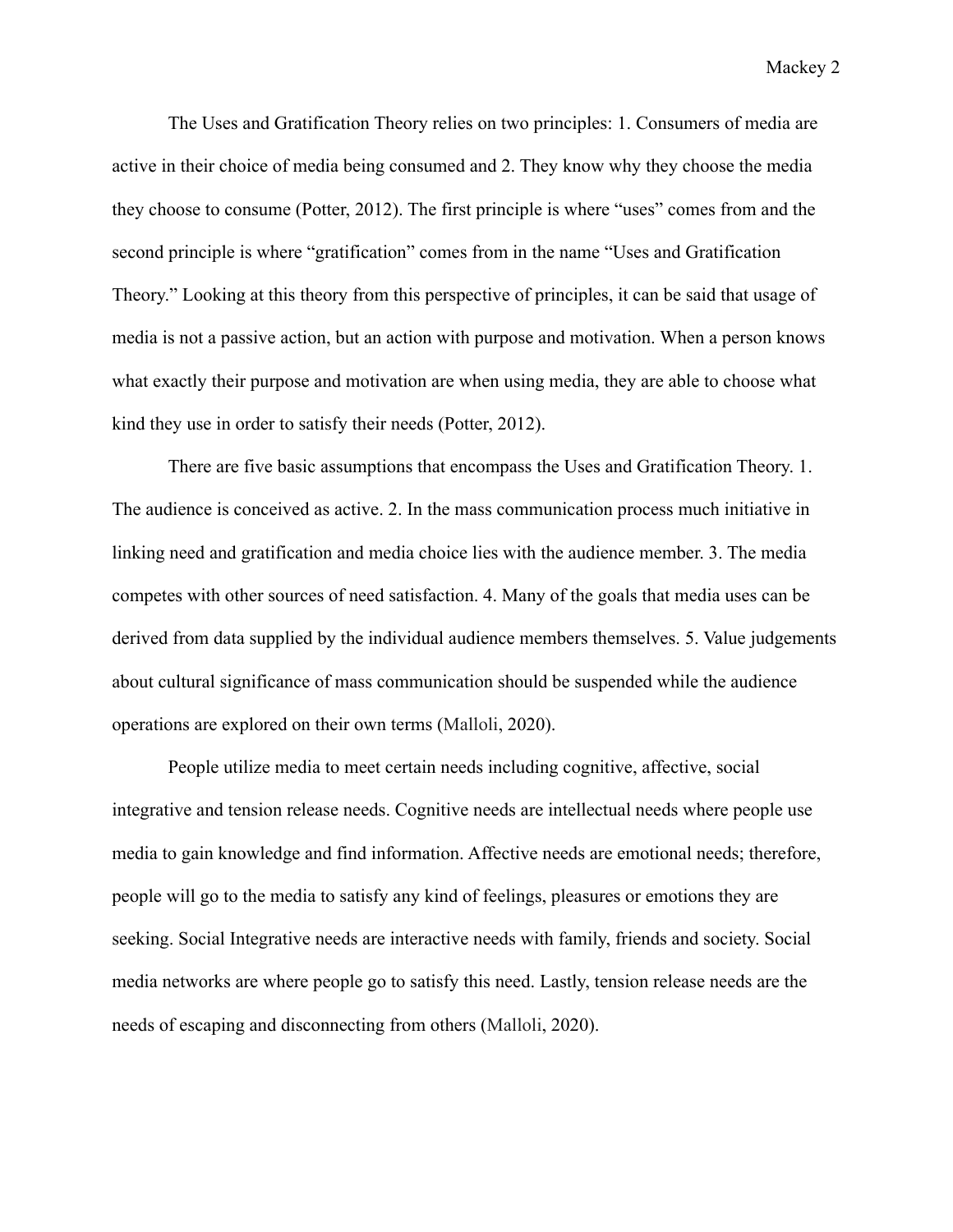According to the book *Uses and Gratification Research* from Katz, Blumler and Gurevitch (1973), there have been studies that show that gratification can come from at least three different origins including "media content, exposure to the media *per se*, and the social context that typifies the situation of exposure to different media," (p.514). If a person wants to relax, they may sit down and watch television; however, if they want to feel that their time relaxing is more worthwhile, they may read a book instead. Oftentimes friends and family "spend time together" by watching television or going to a movie theater when in reality they are consumed by the screen, not actually socializing with one another (Katz et al., 1973).

The main gratifications that researchers found to be the most prominent in their research are information seeking, socializing, entertainment, status, pass time, convenience and personal identity (Ahlse et al., 2020). "Information seeking" motives look at how different media provide its users with their informational needs. This could mean having the desire to know what is going on in other people's lives or any other information they want to know. "Socializing" refers to the use of social media meeting the needs of socialization. An example of this behavior would be progressing relationships by interacting online. "Status" is concerned with users utilizing social media for the chance of gaining popularity or fame. This is rooted by the need to have good self esteem and confidence from feeling important by their online community. "Convenience" refers to how easy it is to utilize media and the fact that media is constantly at our fingertips. Media is also free to our exposure, making it more accessible and convenient. "Personal Identity" supports individuals using social media to create their own identity and perceptions. Social media allows users to express themselves through their personal values and beliefs (Ahlse et al., 2020)

### **Origin of Uses and Gratification Theory:**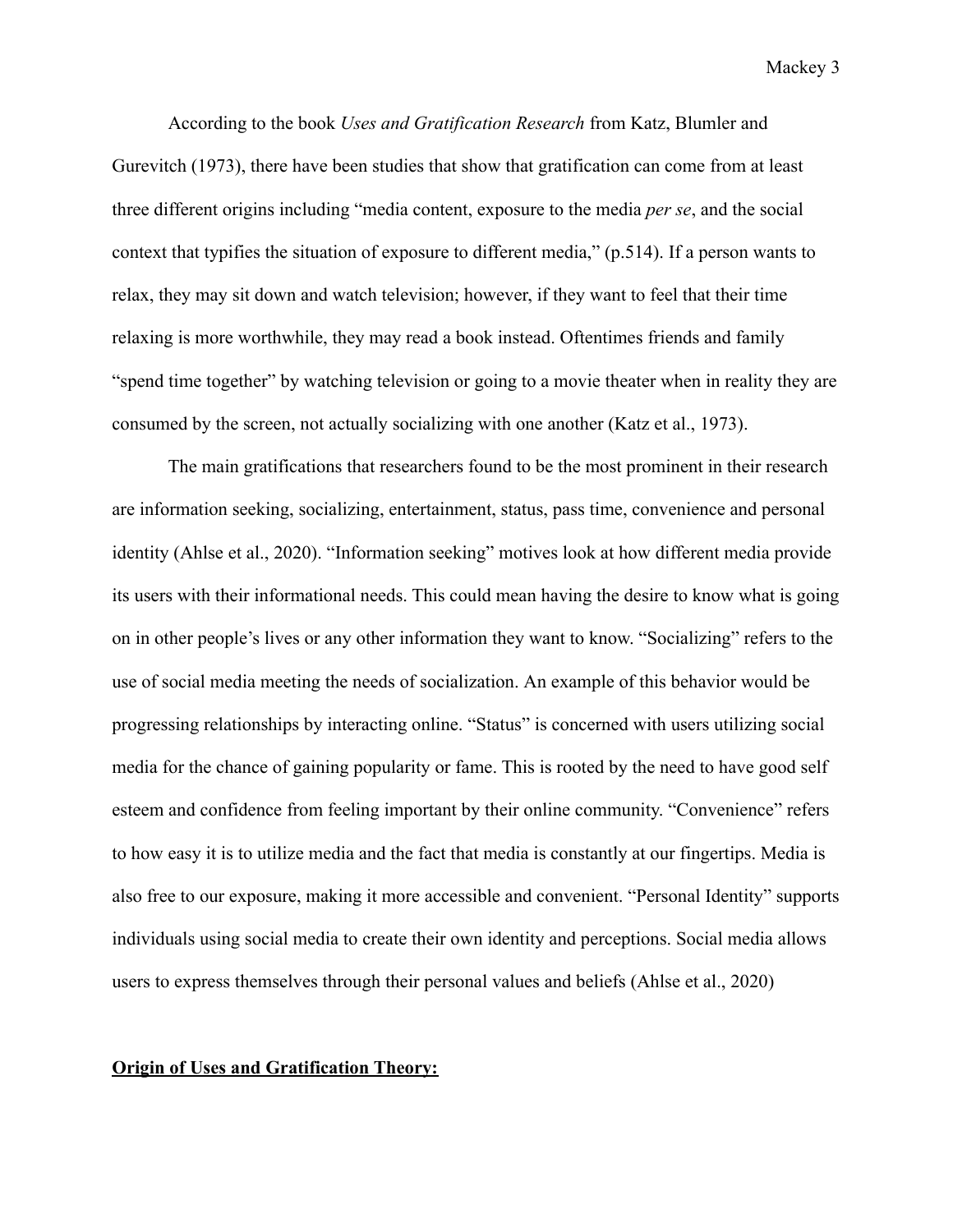Before the Uses and Gratification Theory came about, early mass communication theories argued that media had a direct influence on individuals. They believed that these individuals were unable to create their own opinions because they were so easily influenced by the media. It was assumed that everyone who consumed media became a group of people who were unable to withstand the impression mass media had on them. When the focus on the direction of the goal was altered is when the Uses and Gratification Theory was sought after (Quan-Haase & Young, 2010).

In the 1940s, the Uses and Gratification Theory was introduced and studied by scholars but the theory only focused on the reasoning behind people choosing certain pieces of media. As the years went on, the focus remained on the gratifications that media users desired. Thirty years later, the focus shifted to what outcomes came from media consumption along with the social and physiological gratification media gave people. In 1974, the Uses and Gratification Theory was finally credited to Jay Blumler and Elihu Katz (Ruggeiro, 2000). Due to the constant evolution and growth of media, this theory is constantly evolving and being used in research when studying the effects of media on humans.

## **Uses and Gratification Theory Application to Social Media**

Social gratification that was once satisfied through face-to face human interactions is now often fulfilled through social media. In today's society, people of all ages can sit with their face on a screen for hours instead of socializing with people in person. Every aspect of social media gives gratification to the user. This can be split into three categories: Content gratification, process gratification and social gratification. The content of the media itself provides gratification with information and knowledge. The actual process of scrolling through and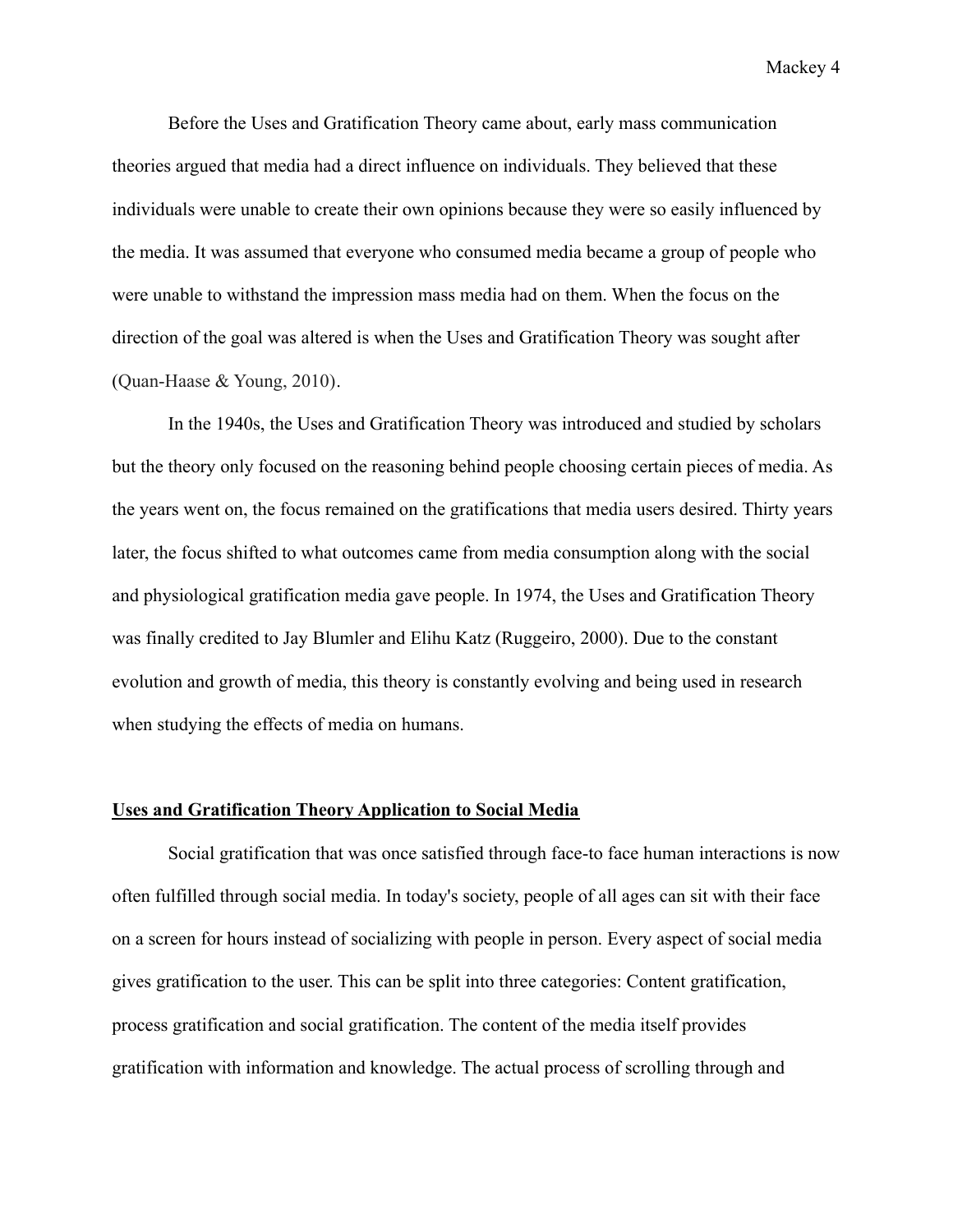browsing social media offers another form of gratification. Media provides social gratification through its ability to create relationships through networks such as Facebook and Twitter (Malloli, 2020).

By studying social media through the lens of Uses and Gratifications, there have been two trends found (Quan-Haase & Young, 2010). The first trend being that social media users do not grasp one specific media platform, but instead use multiple platforms as a collection of tools for communication. This shows that social media platforms do not replace one another. They merge together and are used in support of each other because each one supports different needs or gratifications. The second trend is that users use new social media platforms and learn how to use them to their advantage as part of their collection of communication tools. Digital technologies have been following social trends for years and users capitalize on these technologies, make it reach its highest popular demand and then make its daily usage become steady. As new forms of media sites are released, these sites become popular and eventually get steadily used as new platforms release and become popular. For example, the use of instant messaging began to decrease as social media became people's main source of communication. However, even though social media became popular, people did not stop using instant messaging, it just became a secondary source of communication (Quan-Haase & Young, 2010).

The main gratifications that researchers found to be the most prominent in their research on Uses and Gratification in social media are information seeking, socializing, entertainment, status, pass time, convenience and personal identity. 'Information seeking' motives look at how different media provide its users with their informational needs. This could mean having the desire to always know what is going on in other people's lives or keeping up with the latest trends. 'Socializing' is people utilizing social media platforms to fulfill their social needs. They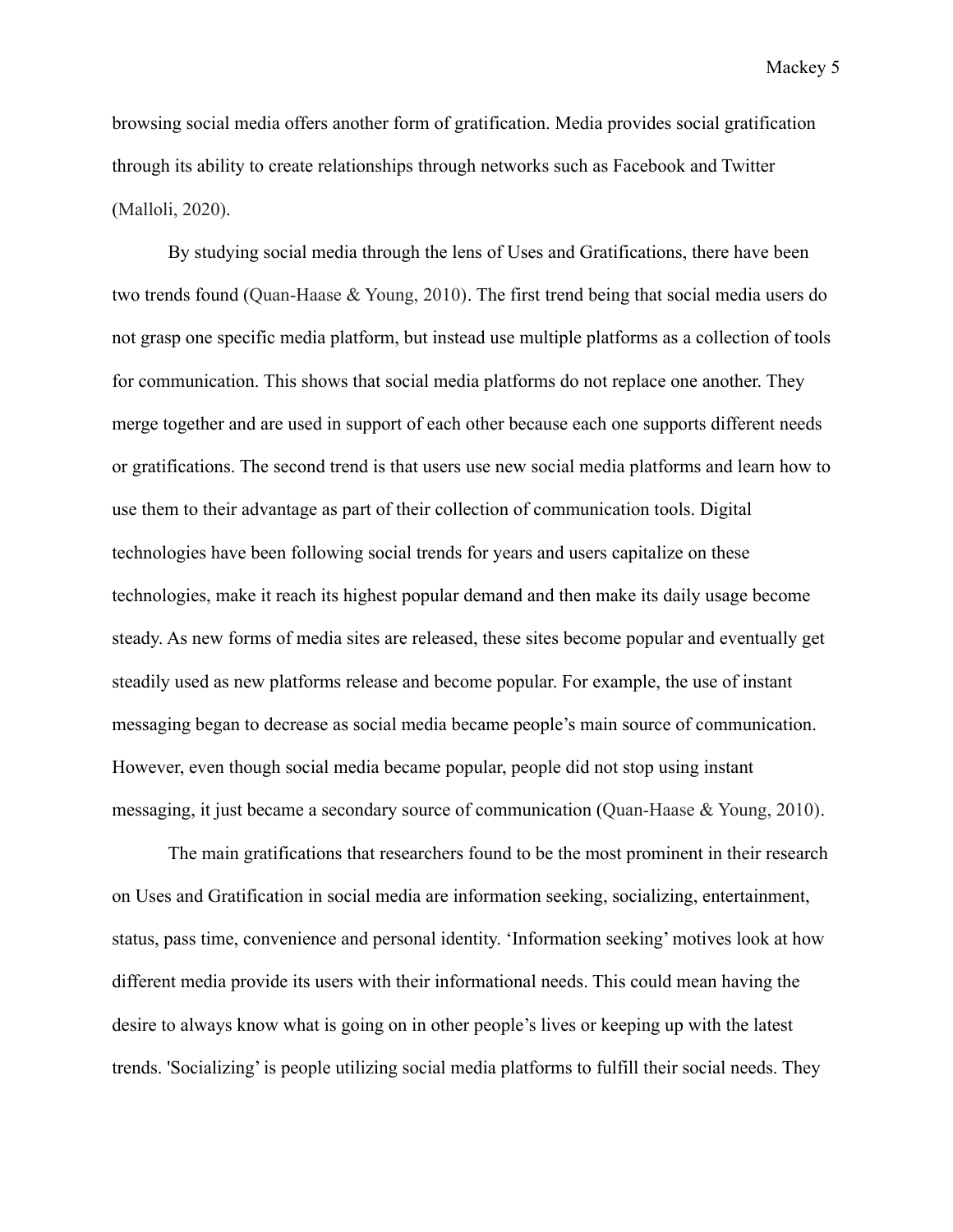do this through online interactions with other users. 'Entertainment' focuses on individuals using social media because they find it fun or a form of relaxation. These platforms may be used to pass time or as a distraction from real life (Ahlse et al., 2020). 'Status' is the idea that users have the opportunity to become popular on social media and gain recognition. This drives people's self esteem up because they feel more important and this leads to more openness to sharing information online. 'Convenience' motive follows how easy social media is to access and use. These apps are free and make communication easier, making convenience a huge motive to use them. Lastly, 'personal identity' focuses on individuals' ability to create their own identity through self expression on different platforms. They are able to illustrate their beliefs, values and attitudes through social media (Ahlse et al., 2020).

Reflecting upon the gratification of "status," research has shown that there are constraints on obtaining status when it comes to privacy controls. Depending on a person's attitude towards their personal privacy online, they may have difficulties acquiring a certain status they would wish for. In order to gain more attention through followers, likes and engagement, users must share more information about themselves (Quinn, 2016). The uses and gratification of social media depend upon the user's specific goals they want to achieve from it and these goals may affect their attitude on their own privacy or vice versa. In order to maintain certain social boundaries, users will often create multiple profiles. Amongst these profiles, users will post content and information based on the specific goal gratification intended for that profile (Quinn, 2016). For example, many people create multiple Instagram accounts. One account is more-so for the public eye where the user does not disclose much personal information. The user then creates another account, aka a "finsta" or "fake Instagram," which is private, only certain people are accepted to follow it and they post a great amount of personal information. Typically the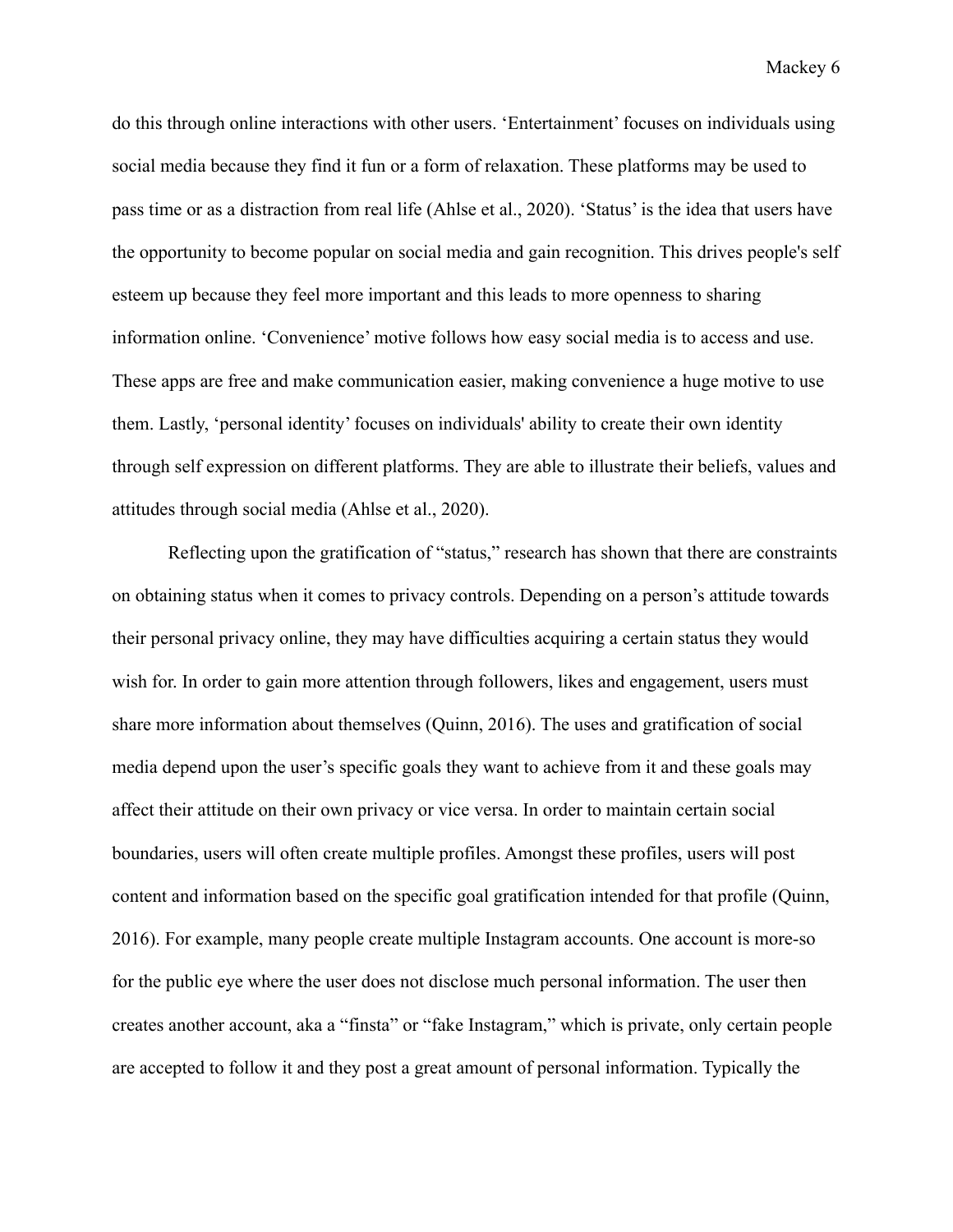account intended for the public eye has the gratification of status and socializing and the "finsta" gratification is entertainment and personal identity.

As stated earlier, social networking sites do not replace each other, but are used collectively because of the different gratifications they provide. Facebook, Instagram, Twitter and TikTok are all platforms that many people choose to use to meet their personal desires of gratification. Facebook is the oldest of the four platforms and was developed in 2004 by Mark Zuckerberg. This site allows users to create personal profiles, follow friends, send messages, create or join virtual groups and more. Research has found that Facebook is mainly used for "social searching" which is maintaining contact and learning more about people you already have relationships with offline rather than "social browsing" which is using social media to create new relationships online. The gratifications that come from Facebook are information seeking and socializing. Users typically utilize Facebook to know what is going on in other people's lives and to keep in touch with old and current friends (Quan-Haase & Young, 2010).

Twitter is a microblogging platform where users can follow other users and share tweets, which are 280 character messages. It was founded in 2006 by Jack Dorsey, Noah Glass, Biz Stone, and Evan Williams. Some say that, "Twitter was a way to form connections in real time with thousands of people who shared your interests or a way to get to know strangers through the details of their lives," (Chen, 2011, p.755). Where Facebook is a platform to stay connected with people users know offline, Twitter is a platform where people can create new relationships through the platform. The main gratification that comes from Twitter is the need to connect. This gratification does not simply come from tweeting and retweeting posts, but rather from the fact that these functions mediate conversations amongst people (Chen, 2011).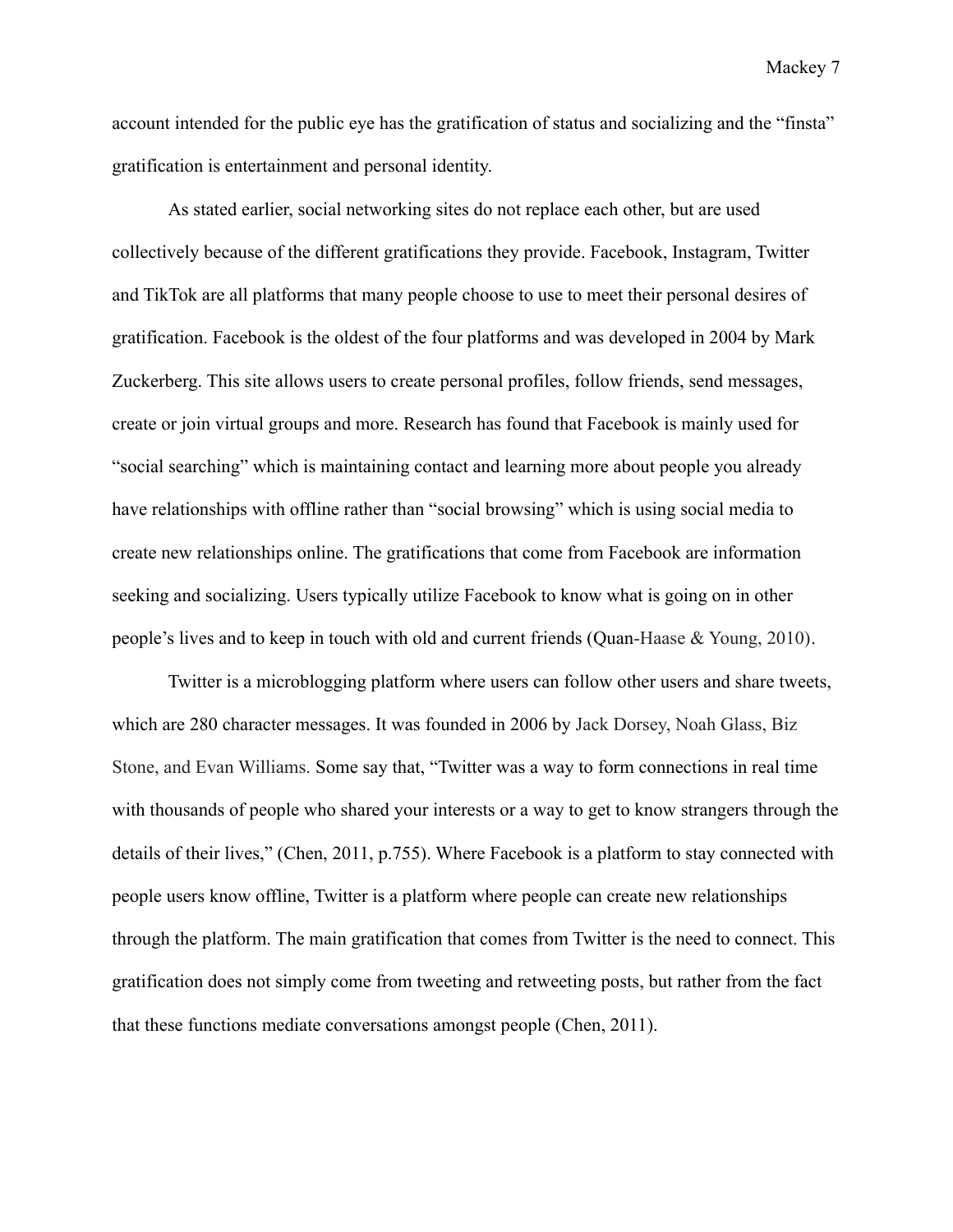Instagram is a photo and video sharing social networking service where users can follow other users, and like, comment and share posts. It was launched in 2010 by Kevin Systrom and Mike Krieger, but in 2012 it was bought by Facebook. The main gratification that comes from Instagram is socializing. Users make new friends from this app through commenting on each other's photos. Due to the vulnerability and personal aspect of sharing photos online, researchers believe Instagram to have a higher level of socialization compared to just leaving comments on posts. People post on Instagram with the intent of their friends interacting with them through comments and likes, making their motive to use Instagram be interaction (Oloo, 2013).

TikTok is a short video sharing app that was created by ByteDance. It started off as Musical.ly, but in 2018, ByteDance rebranded the app into TikTok. TikTok reaches the most gratifications out of all social media platforms (Ahlse et al., 2020).

Because of TikTok's algorithm, it is one of the simplest applications to become famous off of; therefore, one of its gratifications is status. Researchers have found that the content made on TikTok has made one of the most prominent gratifications be personal identity. Self-actualization, self-enhancement and self-expression are extremely present on TikTok due to its user generated content where users are free to create whatever kind of content they want. Another gratification from TikTok is entertainment. Users go on the app to have fun, relax and take a break from their reality around them. Due to the current popularity of TikTok and its ability to create new trends, many people use it for information seeking purposes. Being on the app allows users to stay up to date on trends and know what is going around on social media. Another reason to be present on TikTok is for socialization. Because of the many interactive features--commenting, liking, sharing, duetting, stitching and live videos--it makes socializing easy and apparent. Lastly, TikTok is convenient. The app is simple to use as all you have to do as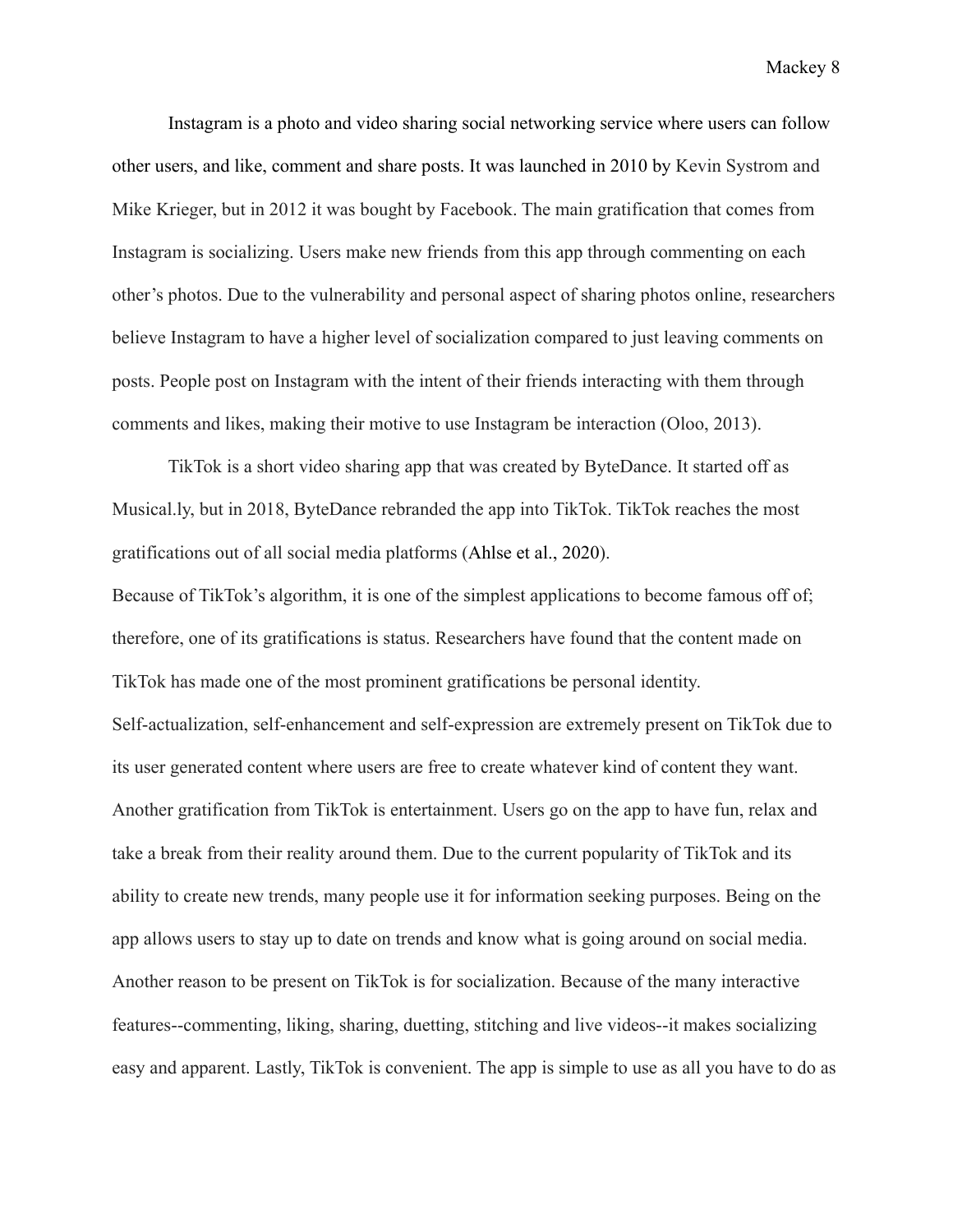a viewer is open the app and begin scrolling. If you want to post a video, you press record and upload. Convenience is a huge motivating factor for this platform. (Ahlse et al., 2020).

#### **Media Analysis:** *How TikTok affects young adults' body image*

TikTok is one the most popular social media applications today. This video-sharing app is a place where users can post short videos of just about anything ranging from comedy, dancing, relatable content, skits, and so much more. These videos are put on other users' For You Pages (FYP) using an algorithm through which they may be liked, shared, duetted, stitched and commented on. While this platform provides its users with a sense of community and acceptance, it also is a portal for judgment from others and of one's own self. Before TikTok, Instagram was the main platform where young adults would often compare themselves to others through still images. However, the dynamic of TikTok in comparison to Instagram allows for much more critique and shame because of the language and content present on the app. There are two different categories of TikTok users who experience the effects of body shaming: viewers and creators.

#### **Mental health from a viewer's perspective**

Just like any social media platform, it is difficult to scroll through your feed and not compare yourself to others. TikTok makes the process of comparison even easier due to its trends and usage of real video. Since this platform is strictly videos, it is essentially all real footage without any Photoshop as you often see on Instagram. Despite the power of lighting and angles, most viewers believe the videos are real and not touched up. The instinct to compare is stronger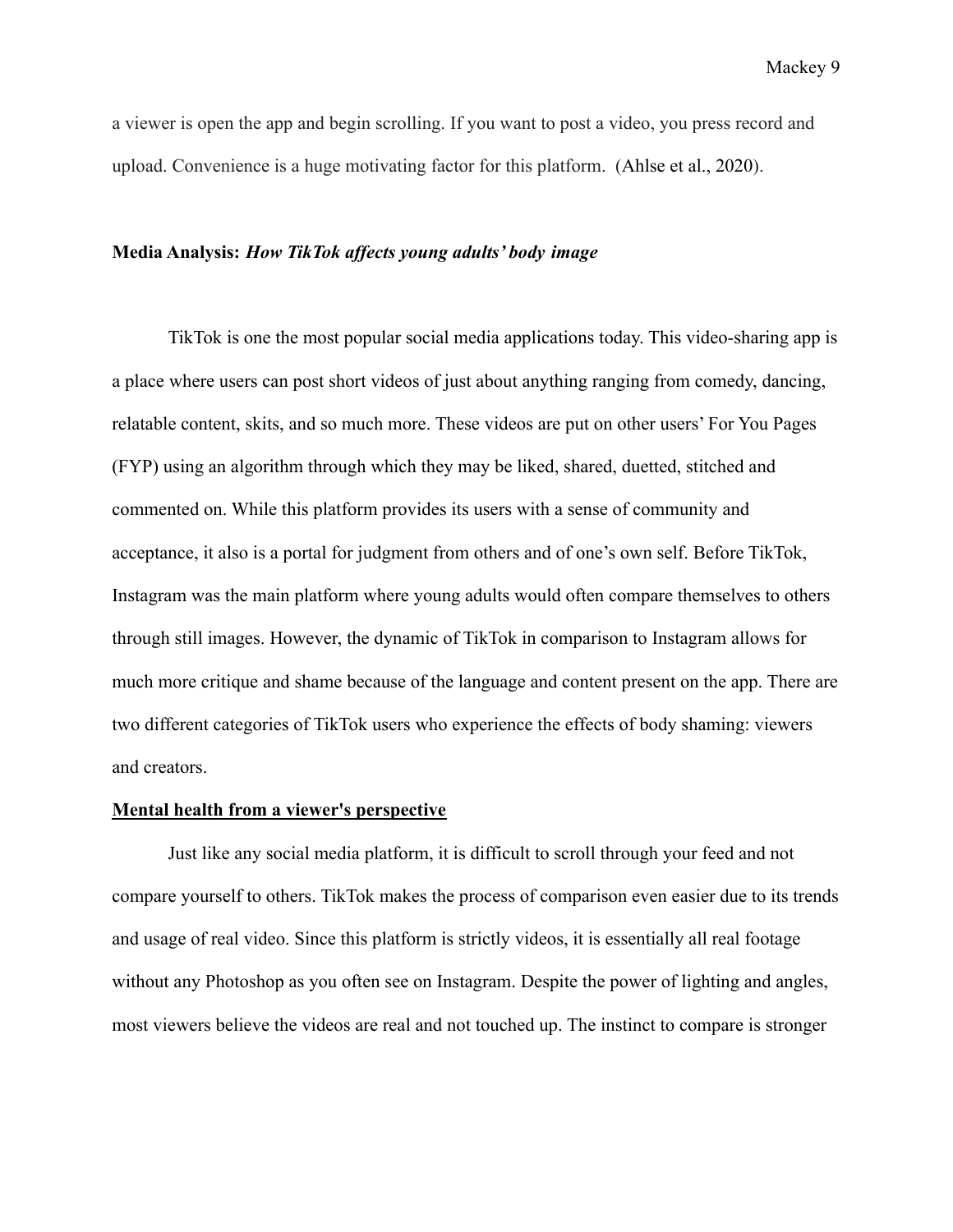with this understanding of the content available. TikTok constantly has trends geared towards "skinny girls."

A trend that went around was content set to Megan Thee Stallion's song "Body," where girls would make a video compilation with pictures of their bodies in bikinis or revealing outfits. Just about everyone who made these videos were girls with society's definition of a "perfect" body: flat stomach and a tiny waist. The purpose of this was said to be a "body positivity trend" but girls who did not meet society's body standards were not agreeing with this statement. Just some of the comments under these videos include:

"More like 'make people insecure trend'."

"This is just making me more insecure."

"No, that's only attractive people to get clout and make others hate their body."

"This trend is why I'm insecure."

"I will be leaving TikTok until this trend ends due to a lingering eating disorder."

Some people even left comments directly about themselves more specifically:

"My confidence went bye bye."

"I'm gonna go on a diet to look like her."

"You make me not confident."

"Why don't I have a body like that?"

Another body positivity trend that did not do what it intended to do was the "bodies that look like this" trend back in December of 2020. Girls created videos showing their bodies looking toned and thin. They would then show how their bodies looked when they would contort their bodies in unnatural ways- exaggeratedly hunched over, twisted and bent over. These unnatural poses created rolls on their bellies or showed the cellulite on their thighs. Again, the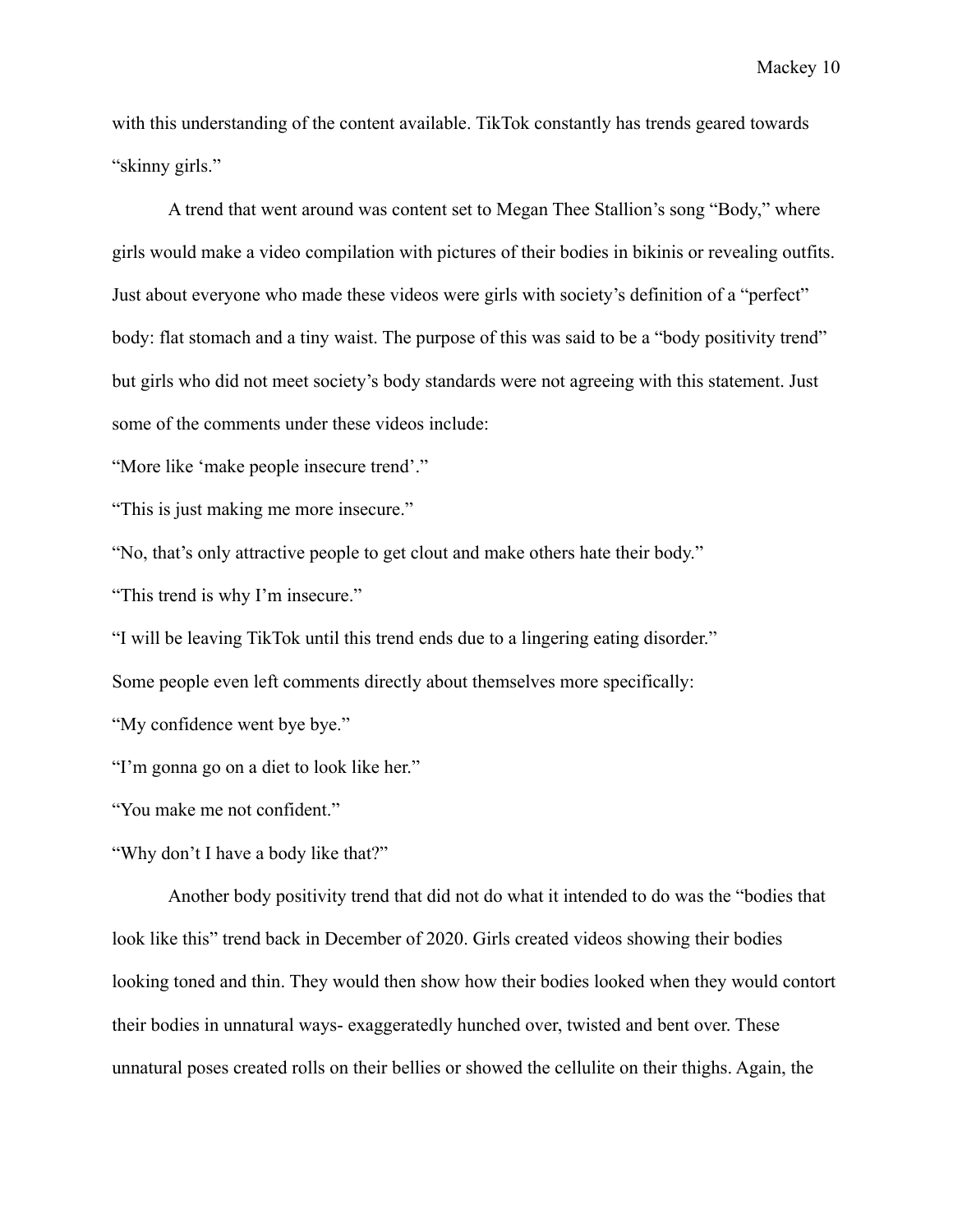issue with this trend was that it was all skinny girls doing it and basically forcing these imperfections to show. However, for larger girls, their bodies do not need to be forced to show rolls or cellulite, it just simply shows on them 24/7. Eventually, the pop singer Lizzo participated in the trend and seemed to be a bit more meaningful due to her body type. Explaining why her video was more meaningful, TikToker @jordxn.simone stated that this trend "still subscribes to the notion that there are perfect and imperfect bodies. Long story short, skinny people are talking about acceptance, fat people are talking about liberation."

Smaller girls forcing their imperfections to show took away from the meaning behind the trend and made the focus on them rather than body types it was intended for. TikTok users pointed out that when "fat girls" created these types of videos, they were flagged for "violating community guidelines" and would get their video taken down. There is a double standard within body positivity trends and it causes them to make people feel poorly about themselves. Some comments from these videos include:

"This doesn't help me."

"Was this supposed to make me feel better?"

"If this did anything at all it just made me feel worse about myself thank you."

"She went from skinny to skinny. So brave."

"Yea my insecurities just grew 100%"

"Oh wah wah. Whatever. This trend wasn't made for you."

These body positivity trends are really just paradoxes. The purpose of body positivity is to spread positivity to *all* body types; however, that is not what these trends do. Instead they contradict themselves by gearing only towards girls with hourglass figures and not a single roll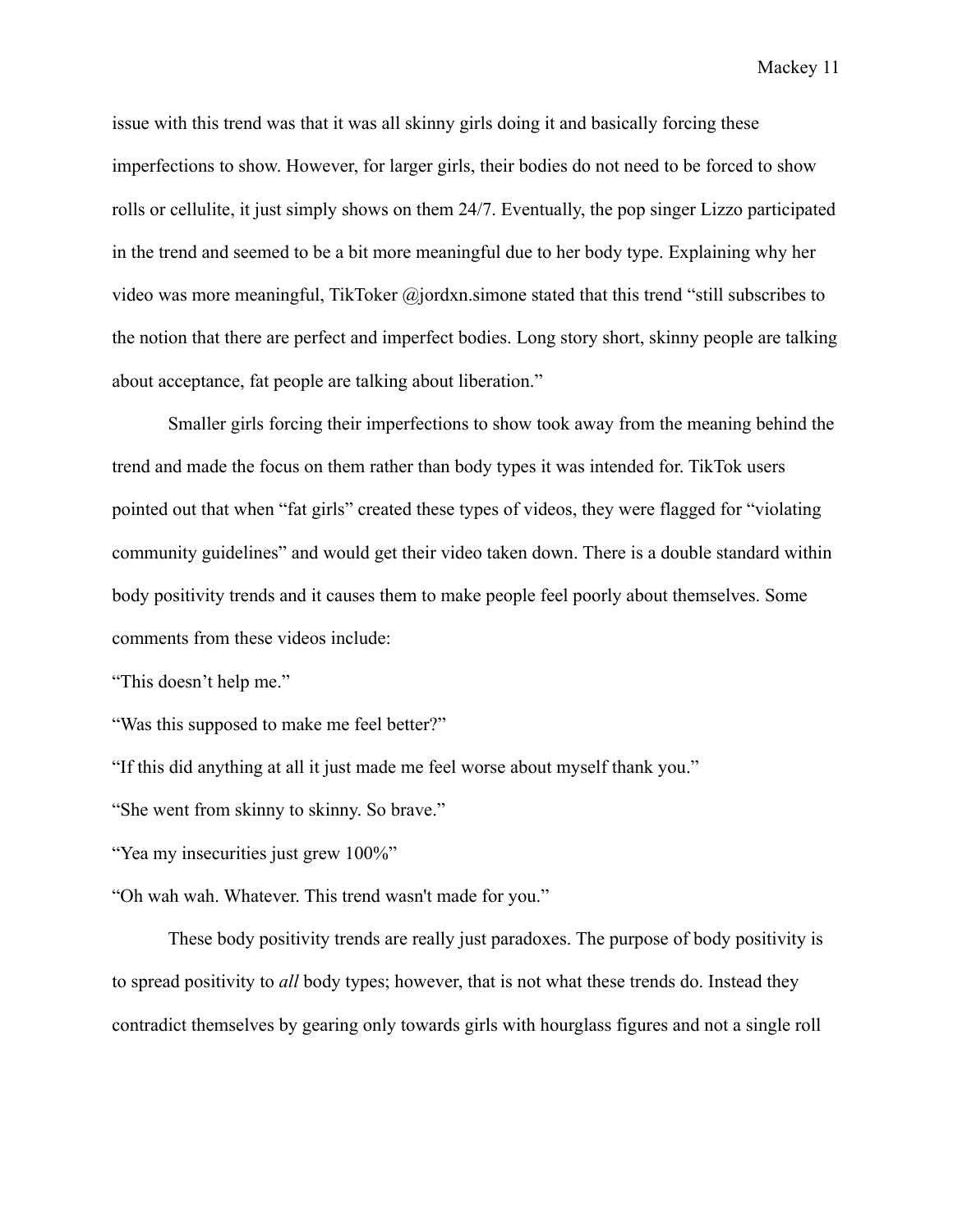of fat on their bodies. This contradictory message does not give confidence to people of all body types, but instead it does the opposite.

Another kind of video that girls have been creating are ones of them saying how much they hate their bodies and picking apart their imperfections. Not only is this detrimental to themselves, but also to the girls who are seeing it on their FYP. Allow me to illustrate the situation. A girl creating a self hatred video (person A) oftentimes sees something completely different in the mirror than what an outside viewer sees (person B). To person B, person A may have their ideal or 'dream body.' By person A saying they hate the way they look, they are just making person B feel horrible about themself. While some may say these girls are 'seeking attention' they clearly have insecurities just like other girls which makes the viewers more insecure and invalidates the insecurities of the creator. It is a never ending cycle of making others and themselves insecure and having body image issues.

Comments found under these style TikToks include:

"The things I would do to look like this, you're gorgeous."

"I would never hate the way I looked if I looked like you."

"I wish I looked like you."

"I wanna look like you so badly I'm crying."

"Please, I would literally kill to look like you. How could you hate the way you look?"

In July of 2020, NBC News spoke with seven women who were in their teens and 20s about the effects TikTok has had on their mental health. The women explained that the content they were constantly seeing on the app, "pushed them to fixate more on their diets and exercise regimens to a dangerous extent." One of the women said she was repeatedly seeing videos called "thinspo" aka thin inspiration. Another said, "When I initially downloaded TikTok, I saw a lot of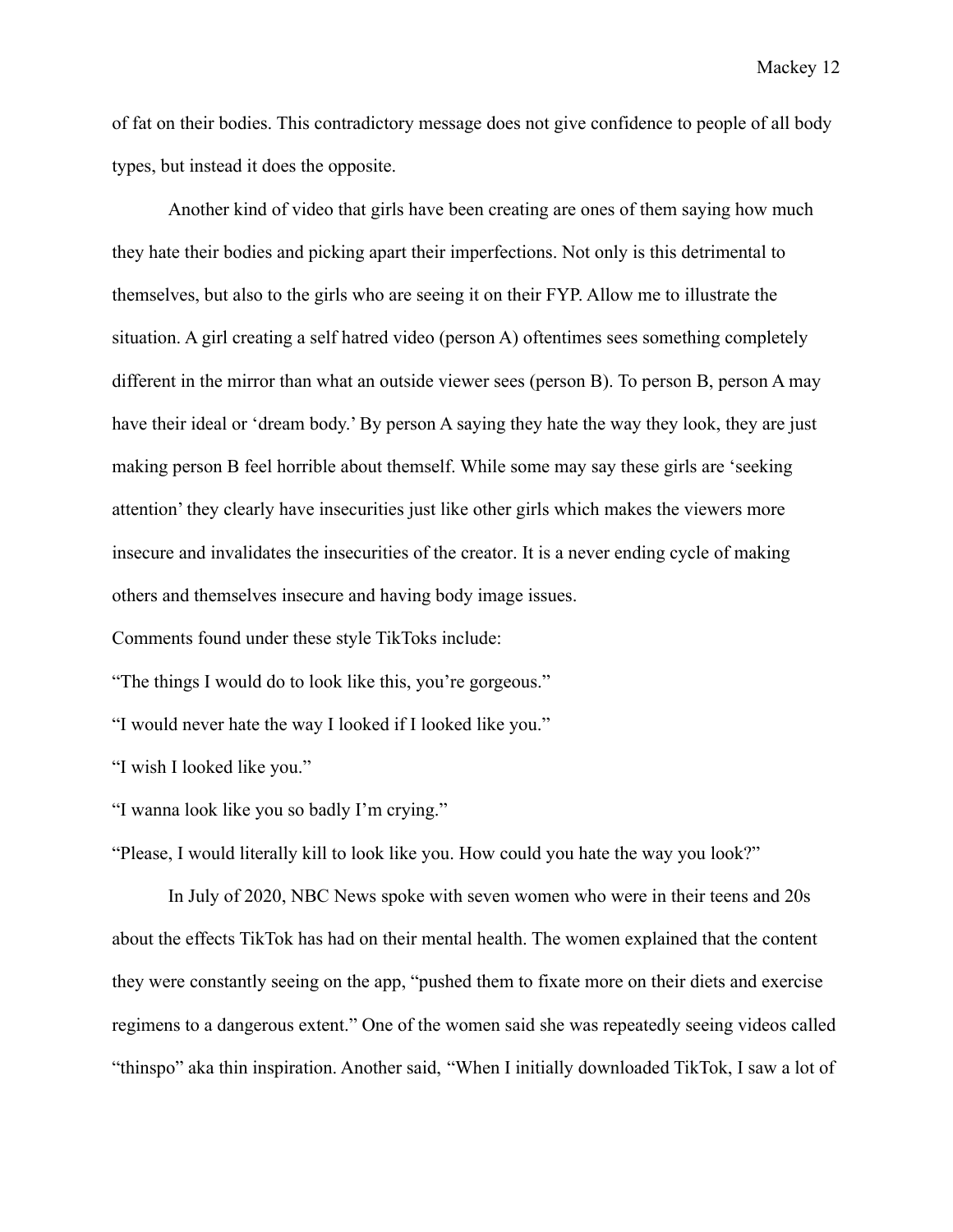really, really negative body image videos." Seeing this type of content every single day directly affected their mental health and everyday habits in a negative way (Kaufman, 2020).

#### **Mental health from a creator's perspective**

Being on the creator side of TikTok is much different than just being a viewer. As a creator, you are putting yourself out there for judgement and due to TikTok's more conversational tone, people feel more comfortable leaving extremely hateful comments or making hurtful duets.

For example, a girl took part in the "I hate the way I look" trend with a video of herself looking at her body in the camera and crying. Another girl who was clearly confident with herself stitched the video with an image of herself doing a seductive pose with the caption "sucks for you." This example just goes to show how cruel and malicious some TikTok users can truly be.

We are able to see the disheartening truth about TikTok's effect on creators in the Hulu original, *The D'amelio Show*. This is a reality television show about the D'amelio family of which the two daughters, Charli and Dixie, are famous TikTok creators. The two sisters are ripped apart in their comment sections every single day. In the show, Charli opens up about how TikTok led her to acquiring an eating disorder. She would receive comments saying that she is fat so she stopped eating and would lose weight. Then she would receive comments saying she is too skinny, which made her eat more and it was a repeating cycle of gaining and losing weight with the comments following it. Charli was only fifteen years old when she started to gain followers on TikTok and two years later she now has *130 million followers*. Having this abundance of people watching and critiquing her at such a young age can certainly cripple one's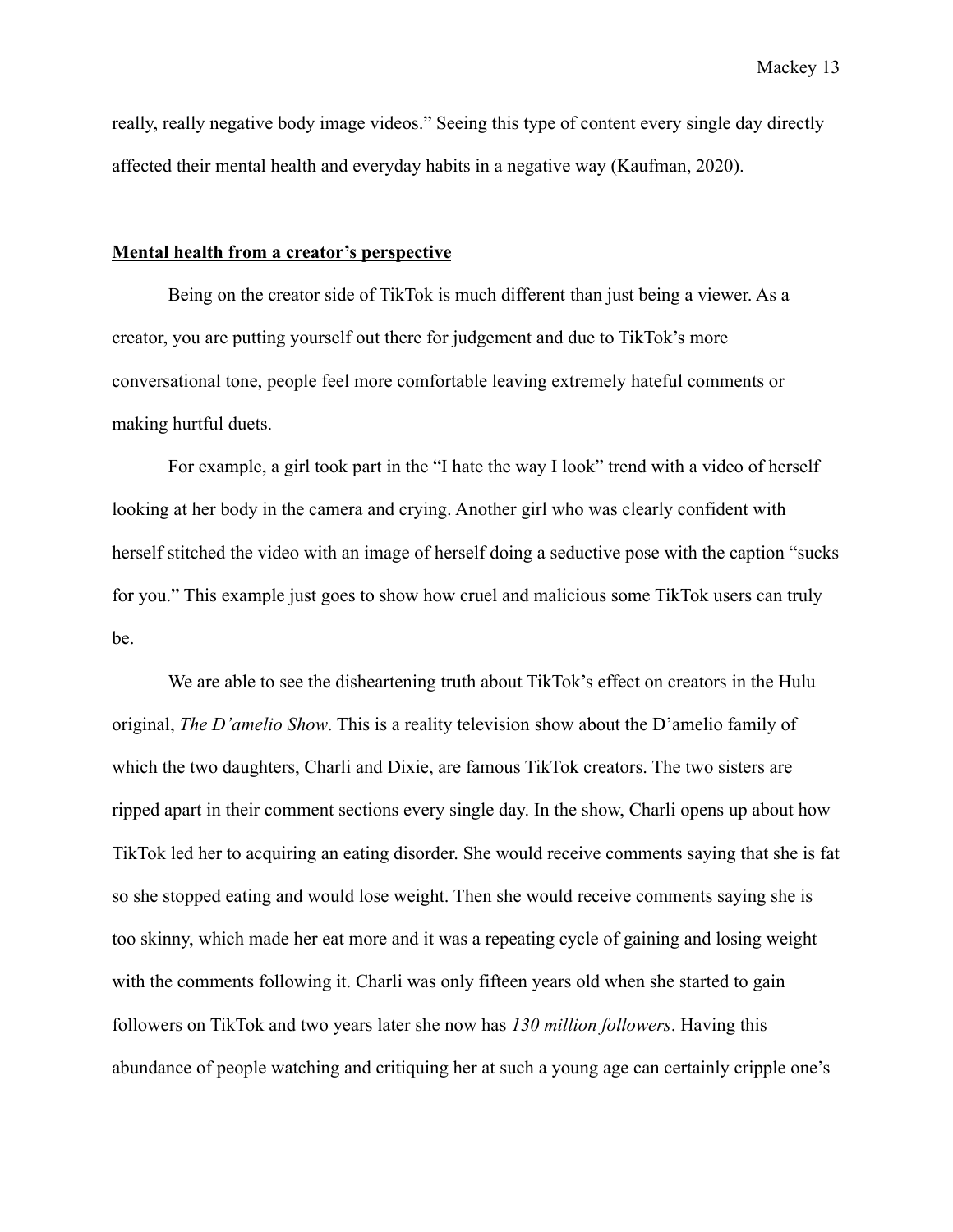mental health. In the show we see Charli having to take a break from her social media to avoid seeing the thousands of destructive comments she receives on a daily basis.

The show also has a heartbreaking scene where we see the effects of this platform take its toll on Dixie. The comment section under Dixie's videos are constantly people telling her she looks "musty," she's only famous because of her sister, and she is a horrible singer. On the show, Dixie breaks down sobbing because of these hateful comments. As I'm sure many would agree, this was a difficult scene to watch as it was a very vulnerable moment for Dixie where we saw genuine hurt and emotions caused by her TikTok comments. Although it was hard to watch, I think it was really important and powerful to include this scene in the show because these kinds of behind the scene moments are not often seen by creators' viewers.

Creating and posting content on TikTok is a vulnerable position to be in because you are putting yourself out there for anyone to critique you. Something creators often experience are viewers pointing out an imperfection they had and commenting on it. These imperfections are often things that the person has never even noticed about themselves. Now since that viewer had to point this flaw out, the creator has a new insecurity about themself.

Sixteen year old actress and social media star, Sissy Sheridan, commented on the effects TikTok has had on her body image. As someone who is often referred to as being "body goals" she also has received much criticism of her body. She tweeted out, "I liked my body before I downloaded TikTok." This tweet illustrates the direct effects TikTok has on young women.

## **Why we still use TikTok knowing its harmful effects**

Personally, my mental health has been directly affected by TikTok as a viewer. Ever since becoming an avid user of the app, I have experienced a serious decline in my own mental health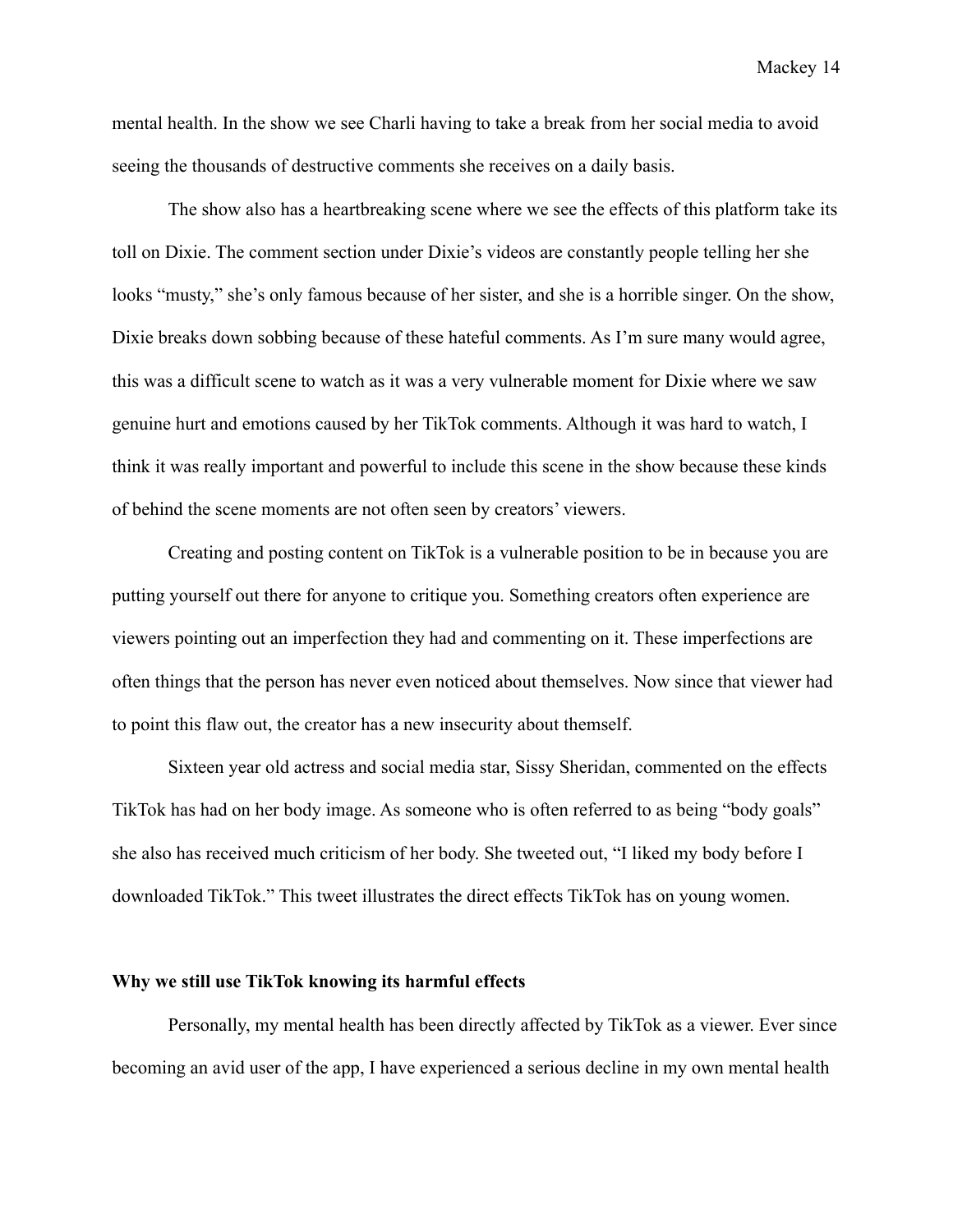when it comes to body image. There was a time where my For You Page (FYP) was filled with gym content because I was going to the gym everyday and was liking a lot of gym posts to save the workouts. I thought I was doing myself a favor by learning new workout routines, but in the process of finding them, I was comparing myself to the girls in the videos who were in immaculate shape. This made me blind to the progress I was making and caused me to think down upon myself. Eventually I became aware of this, yet I continued to consume the same content despite its negative effects on me.

Despite all of the very clear negative and harmful effects TikTok has on young adult's body image, they still continue utilizing the app. This is where the Uses and Gratifications Theory comes into play. Regardless of the negativities that come from scrolling through the short videos, it still has the many motivations of entertainment, socialization, information seeking, convenience, status and personal identity. For many people, their entire FYP is not entirely made up of these harmful videos, so the ones in between are what make it worth continuing to use. TikTok is an extremely convenient source of information, entertainment and socialization. Growing in status leads to a monetary income, which is most likely what keeps larger users still creating content.

As we know from the Uses and Gratification Theory, the process of choosing a piece of media is goal oriented to fulfill a person's personal needs. Due to TikTok's multitude of gratifications it provides, it is an easy choice to fulfill their needs.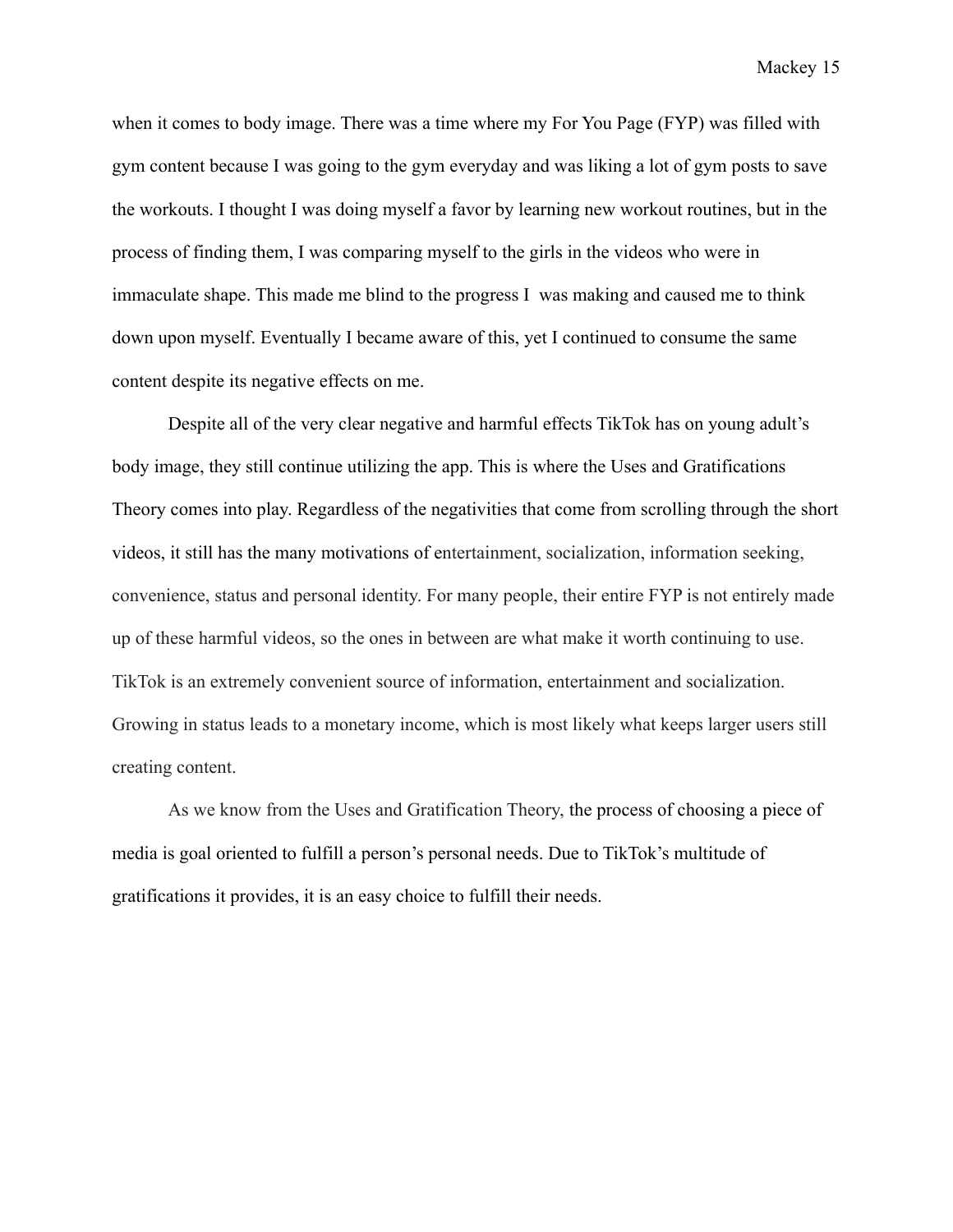# **Works Cited**

Ahlse, J., Nilsson, F., & Sandström, N. (2020). It's time to TikTok: Exploring Generation Z's motivations to participate in# Challenges.

Caldwell, S. (2001, February 19). *Uses and Gratification Theory*. Uses and gratifications theory mass communication context. Retrieved September 28, 2021, from

[http://www.uky.edu/~drlane/capstone/mass/uses.htm.](http://www.uky.edu/~drlane/capstone/mass/uses.htm)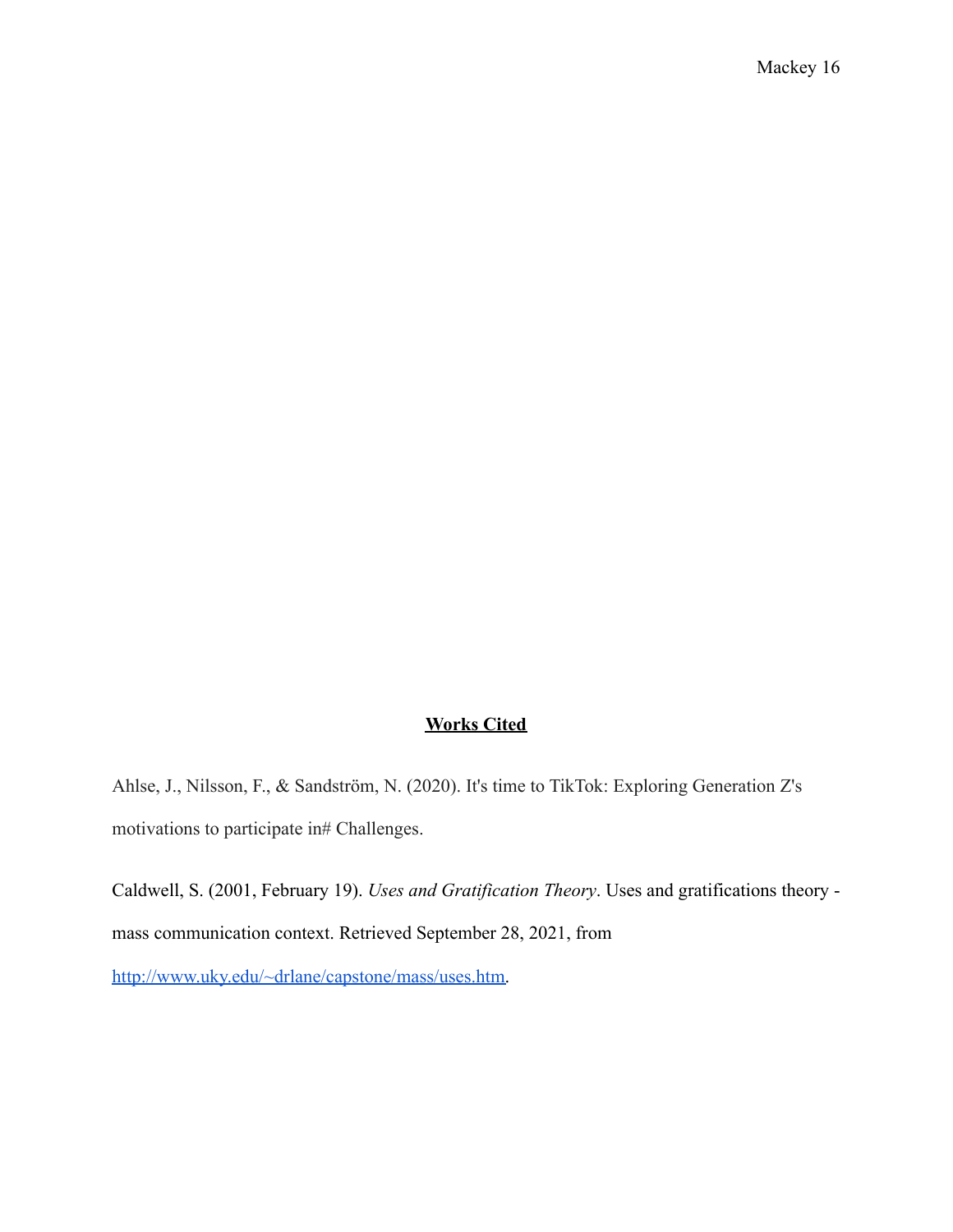Chen, G. M. (2011). Tweet this: A uses and gratifications perspective on how active Twitter use gratifies a need to connect with others. *Computers in Human Behavior*, *27*(2), 755–762. https://doi.org/10.1016/j.chb.2010.10.023

Katz, E., Blumler, J. G., & Gurevitch, M. (1973). Uses and Gratifications Research. *The Public Opinion Quarterly*, *37*(4), 509–523. <http://www.jstor.org/stable/2747854>

Kaufman, S. (2020, July 19). *'it's not worth it': Young women on how TikTok has warped their body image*. NBCNews.com. Retrieved December 2, 2021, from https://www.nbcnews.com/tech/tech-news/it-s-not-worth-it-young-women-how-tiktok-has-n1234 193.

Lin, C. A. (1996). Looking back: The contribution of Blumler and Katz's Uses of Mass Communication.. *Journal of Broadcasting & Electronic Media*, *40*(4), 574. <https://doi-org.arcadia.idm.oclc.org/10.1080/08838159609364379>

Malloli, S. (2020). Unit-3 Uses and Gratification Theory. Indira Gandhi National Open University, New Delhi.

Oloo, F. L. (2013). *" Instagratification": Uses and gratification of instagram by university students for interpersonal communication* (Doctoral dissertation, Eastern Mediterranean University (EMU)-Doğu Akdeniz Üniversitesi (DAÜ)).

Potter, W. J. (2012). *Media effects*. SAGE Publications.